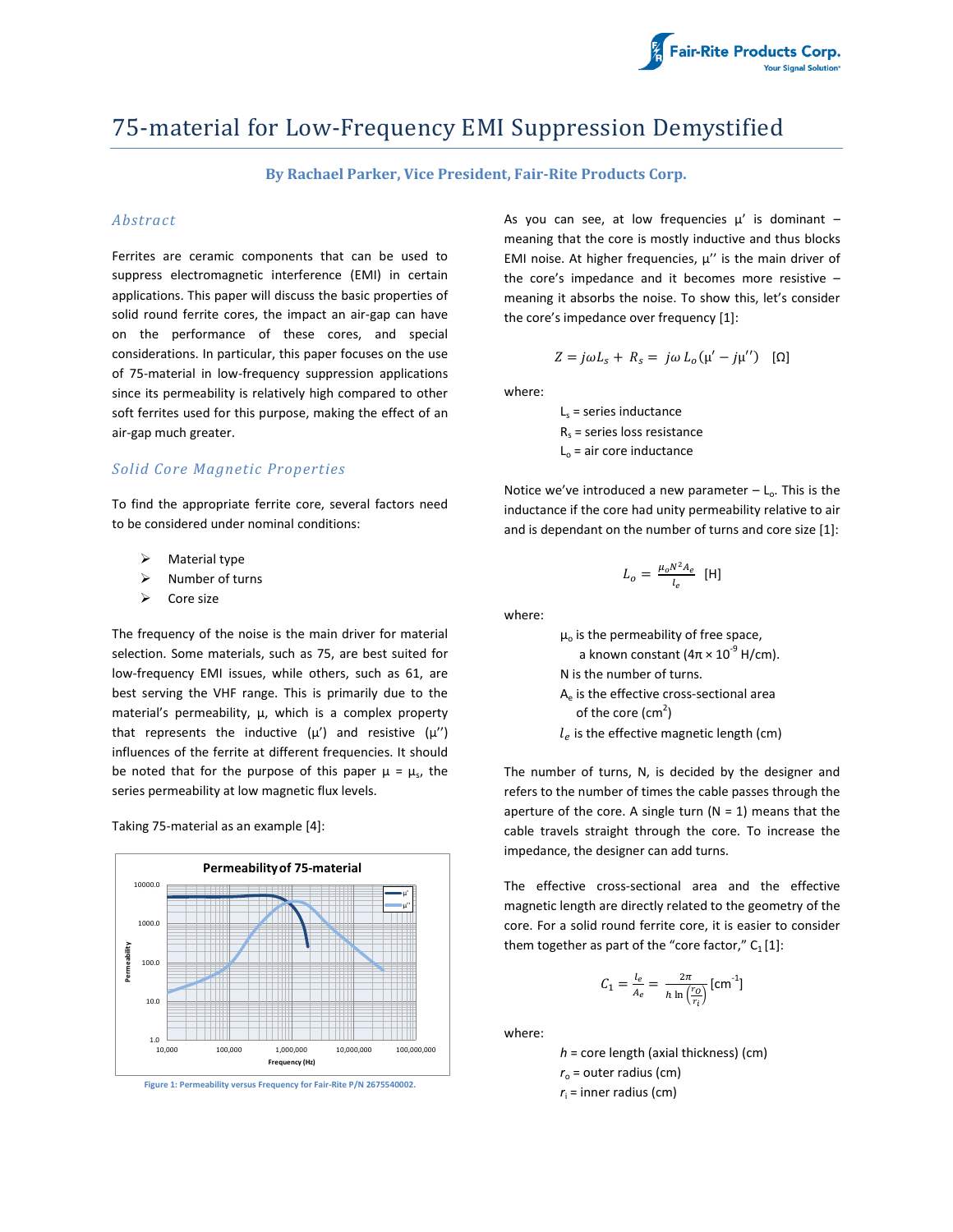

The two radii,  $r_{o}$  and  $r_{i}$ , and the core length, h, are all parameters that can be found from the Fair-Rite catalog. With this information, we can now calculate the impedance of a solid core [1]:

$$
Z = j\omega \left(\frac{\mu_o N^2 h \ln\left(\frac{r_o}{r_i}\right)}{2\pi}\right) (\mu' - j\mu'') [\Omega]
$$

Let's take Fair-Rite part number 2675540002 with a single turn as an example [4]:

$$
Z = j\omega \left( \frac{\mu_o(1)^2 \, 2.860 \, \text{ln} \left( \frac{0.5 \times 1.430}{0.5 \times 0.635} \right)}{2\pi} \right) (\mu' - j\mu'') \, [\Omega]
$$
\n
$$
Z = j\omega (4.643 \times 10^{-9}) (\mu' - j\mu'') \, [\Omega]
$$

Figure 2 shows this complex impedance over frequency:



**Figure 2: Magnitude and phase of the calculated impedance.**

Mapping this back to  $L_s$  and  $R_s$ , Figure 3 shows that the inductance is the main driver of the impedance at lower frequencies whereas the resistance becomes the dominant contributor at higher frequencies, above 1 MHz.



**Figure 3: Series inductance and resistance versus frequency.**

At this point it is useful to cover a topic known as "magnetic loss tangent" since this will become useful in the next section when calculating the complex permeability. This parameter is a measure of the magnetic inefficiency of the system based on the angle between the real  $(\mu')$  and imaginary  $(\mu'')$  parts of the material permeability [3]:

$$
\tan(\delta) = \frac{\mu''}{\mu'}
$$

These magnetic losses can come from three sources: hysteresis losses (related to magnetic flux density), eddy current losses (related to frequency), and residual losses (inherent to the ferrite). Note that this calculation assumes that the hysteresis losses and eddy current losses are negligible.

#### *Split-Core Magnetic Properties (Air -Gap)*

So far we have considered the impedance of a solid ferrite core. However, when the engineer is troubleshooting an EMI noise issue the particular device under test (DUT) may be an assembly – making it difficult to apply a solid core since the cables cannot be easily de-terminated. Therefore, split-cores are typically used during this development phase and possibly in production depending on the application and cable routing.

When calculating the impedance of a split core, there is added complexity because an air-gap is introduced into the magnetic circuit. Although the air-gap is very often minimized through various finishing processes, it still has some impact on component performance as it tends to lower the inductance (and subsequently the impedance at lower frequencies) because it becomes less dependent on the ferrite's permeability [2]. Since 75-material has a relatively high initial permeability as compared to other materials that are offered for EMI suppression, this air-gap becomes highly influential to the overall performance.

Specifically, we now need to consider  $A_{e}$ , the effective cross-sectional area, and  $l_e$ , the effective magnetic path length, separately since it is no longer a homogenous structure. These two parameters are now comprised of two portions – one associated with the core and one associated with the air-gap. Assuming the air-gap is small compared to the core,  $A<sub>e</sub>$  can remain the same for both (although if the gap becomes too large then fringing can occur, thus affecting this parameter). However, the effective magnetic path length,  $l_e$  must now be adjusted to account for the length of the gap  $(l_g)$  in order to remain accurate. To visualize this, consider the following image: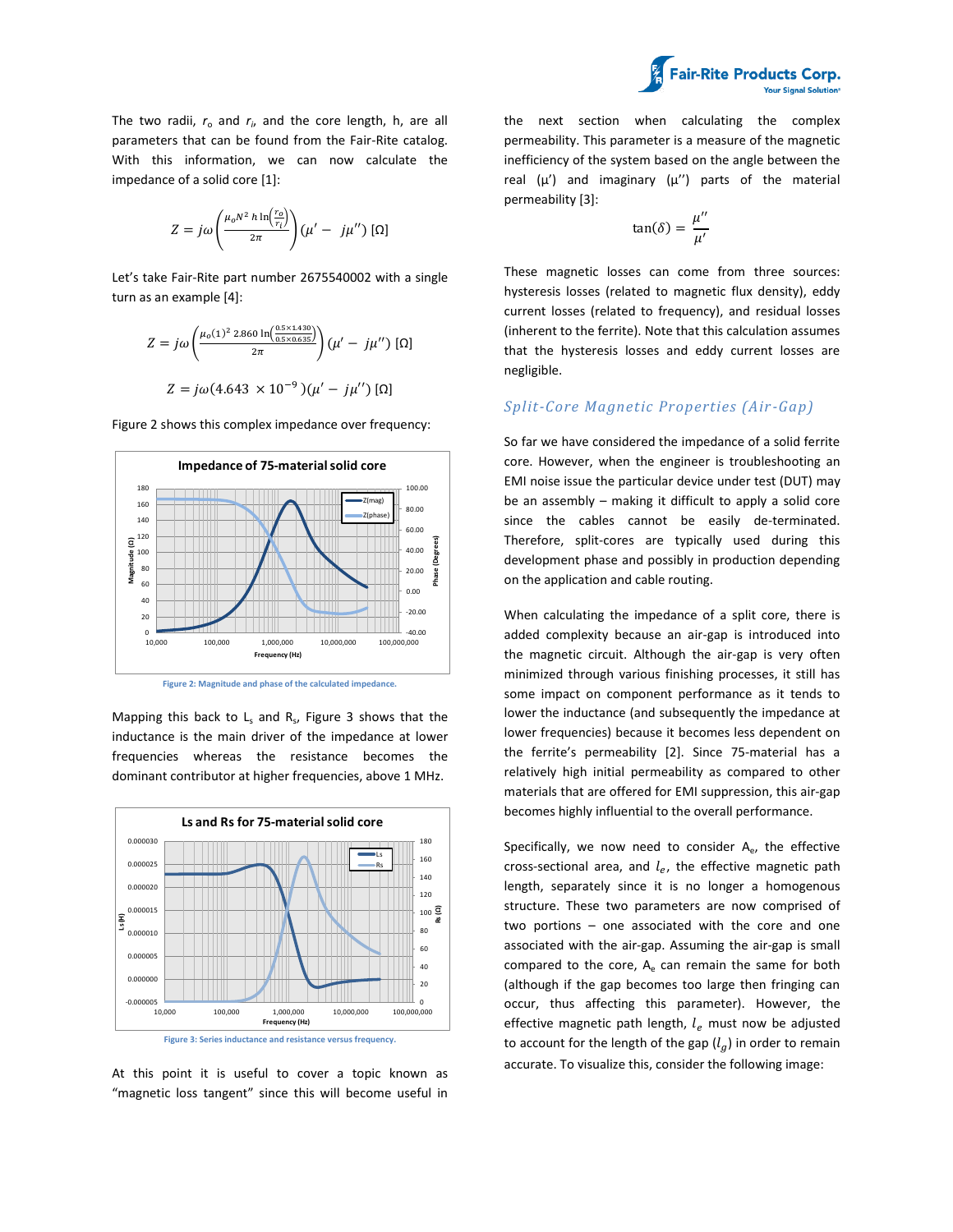



Without getting into complex equations and derivations, the *effective* permeability ( $\mu_e$ ) of the core is now dependant on both permeabilities and path lengths. Since the permeability of air is much lower, a larger gap will lower the effective permeability more. To see how this affects performance, consider a generic expression of the

$$
L = \left(\frac{\mu_o \mu N^2 A_e}{l_e}\right)[H]
$$

inductance of a core as follows [1]:

When an air-gap is introduced, and assuming this gap is considerably smaller than the core itself  $(l_g \ll l_e)$ , the effective permeability becomes [1]:

$$
\mu'_{e} = \frac{l_{e}}{\frac{l_{e}}{\mu'} + l_{g}}
$$

$$
\mu''_e = \mu'_e \tan(\delta)_{\text{gapped}}
$$

where

$$
tan(\delta)_{gapped} = \frac{\tan(\delta)}{\mu'} \mu'e
$$





Given this particular configuration, the only difference between the two inductance equations is in the effective permeability. This can be mapped back to the impedance equation to show the effect an air-gap has on the core's performance:

$$
Z = j\omega \left(\frac{\mu_o N^2 h \ln \left(\frac{r_o}{r_i}\right)}{2\pi}\right) (\mu_e' - j\mu_e'') [\Omega]
$$

Considering again Fair-Rite P/N 26755400002 with various gap surface finishes:



**Figure 6: Calculated impedance for three different air gaps.**

As Figure 6 illustrates, at lower frequencies the impedance can drop dramatically. Another way of evaluating the effect of an air-gap is to consider the impedance at a certain frequency over varying gap lengths:



**Figure 7: Calculated gap length versus impedance at a set frequency.**

As you can see, keeping this gap as small as possible is essential to effectively suppress EMI noise at low frequencies. Hence, Fair-Rite has developed a process to ensure a minimal gap and maximize the split core performance to closely resemble that of a solid core. In addition, it is essential that the mating surfaces of the split core are cleaned well to remove debris before use.